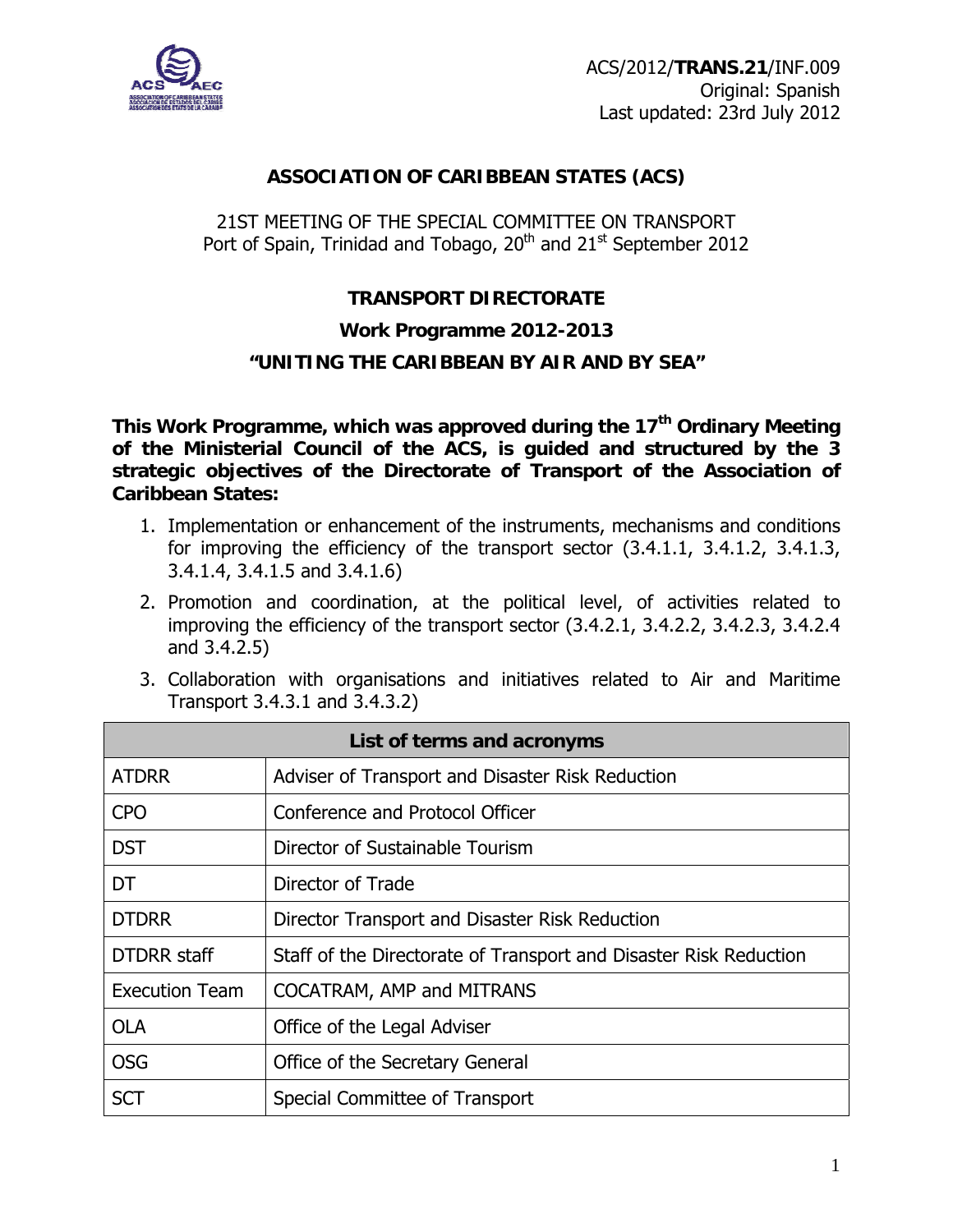| No.            | <b>Activity</b>                                                                                                                                                                                                                                                                                              | Duration      | <b>Personnel</b>                               | <b>Expected results</b>                                                                                                                                              | <b>Status</b>                                                |  |  |
|----------------|--------------------------------------------------------------------------------------------------------------------------------------------------------------------------------------------------------------------------------------------------------------------------------------------------------------|---------------|------------------------------------------------|----------------------------------------------------------------------------------------------------------------------------------------------------------------------|--------------------------------------------------------------|--|--|
| 3.4.1.1        | Internet-based<br>Port<br>and<br>Maritime Database for the<br>Greater Caribbean.                                                                                                                                                                                                                             | 2012-<br>2013 | <b>DTDRR</b><br>Staff $+$<br>Execution<br>Team | Provide relevant and<br>timely port and<br>shipping information<br>to key stakeholders in<br>the ACS region<br>through and internet-<br>based information<br>system. | Permanent activity.<br>The database is currently<br>offline. |  |  |
| <b>Actions</b> | 1- To identify, through a comparative table, the costs, benefits and operating difficulties related to the<br>database hosting options.<br>2- To host the Internet-based tool on the ACS server or alternatively on COCATRAM's or any other<br>relevant solution.                                            |               |                                                |                                                                                                                                                                      |                                                              |  |  |
|                | The necessary amount of funds needs to be determined and obtained (as no funds are allocated, neither from<br>the Secretariat or the Special Fund)<br>A reasonable percentage of the budget dedicated to Meetings may be used for the translation of<br>communications, reports, contracts, agreements, etc. |               |                                                |                                                                                                                                                                      |                                                              |  |  |
|                |                                                                                                                                                                                                                                                                                                              | 2012          |                                                | 2013                                                                                                                                                                 |                                                              |  |  |
|                | <b>MISSION</b>                                                                                                                                                                                                                                                                                               |               |                                                |                                                                                                                                                                      |                                                              |  |  |
|                | Per Diem                                                                                                                                                                                                                                                                                                     |               | 456                                            | 456                                                                                                                                                                  |                                                              |  |  |
| <b>Budget</b>  | Airfare                                                                                                                                                                                                                                                                                                      |               | 1046.03                                        | 1046.03                                                                                                                                                              |                                                              |  |  |
|                | Other                                                                                                                                                                                                                                                                                                        |               | 100                                            | 100                                                                                                                                                                  |                                                              |  |  |
|                | <b>MEETING</b>                                                                                                                                                                                                                                                                                               |               |                                                |                                                                                                                                                                      |                                                              |  |  |
|                | <b>Translation</b>                                                                                                                                                                                                                                                                                           |               |                                                |                                                                                                                                                                      |                                                              |  |  |
|                | Other                                                                                                                                                                                                                                                                                                        |               |                                                |                                                                                                                                                                      |                                                              |  |  |
|                | <b>TOTAL</b>                                                                                                                                                                                                                                                                                                 |               | 1602.03                                        | 1602.03                                                                                                                                                              |                                                              |  |  |
|                | Mission could take place either during a meeting identified in 3.2 or in the context of a meeting to be<br>determined.                                                                                                                                                                                       |               |                                                |                                                                                                                                                                      |                                                              |  |  |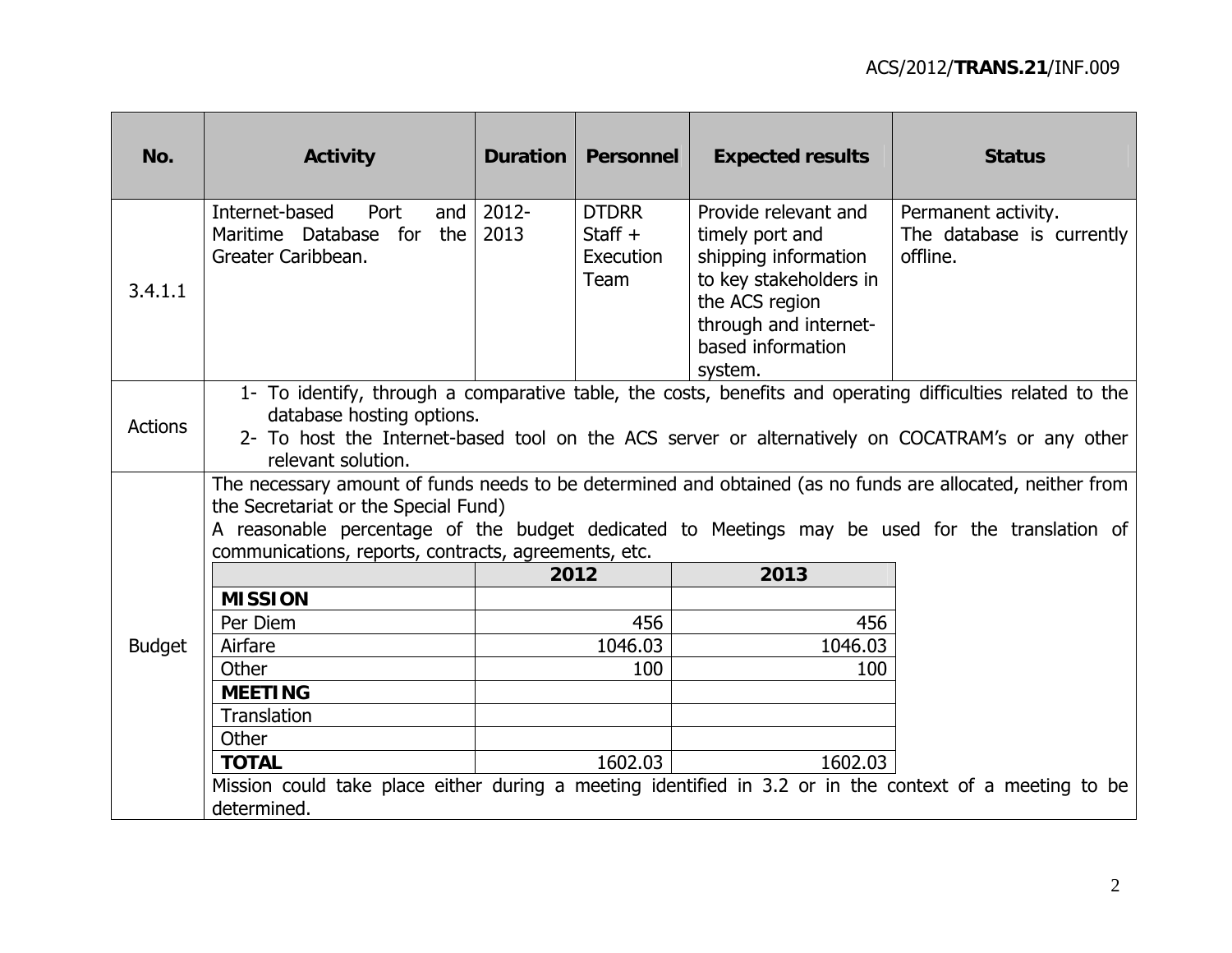| No.            | <b>Activity</b>                                                                                                                                                                                                                                                                                                                                                                              | <b>Duration</b> | <b>Personnel</b>                               | <b>Expected results</b>                                                                                            | <b>Status</b>                                                               |  |  |  |
|----------------|----------------------------------------------------------------------------------------------------------------------------------------------------------------------------------------------------------------------------------------------------------------------------------------------------------------------------------------------------------------------------------------------|-----------------|------------------------------------------------|--------------------------------------------------------------------------------------------------------------------|-----------------------------------------------------------------------------|--|--|--|
| 3.4.1.2        | Creation of the Map of the<br>Current Maritime Routes in the<br>Greater Caribbean                                                                                                                                                                                                                                                                                                            | 2012-<br>2013   | <b>DTDRR</b><br>Staff $+$<br>Execution<br>Team | Identification of the<br>current maritime<br>transport services<br>available in the<br>Greater Caribbean<br>region | Permanent activity (Phase<br>I is executed and Phase II<br>is in execution) |  |  |  |
| <b>Actions</b> | 1- To update the data on a quarterly basis (permanent activity of the execution team)<br>2- To host the software on the ACS website (ideally by the end of 2012)<br>3- To obtain funds regularly, through donations or subscription (in the case of a paid access to the web-<br>based service)<br>4- To consider the inclusion of information pertaining to cruise ship and cabotage routes |                 |                                                |                                                                                                                    |                                                                             |  |  |  |
|                | Additional funds are needed for an optimal implementation of Phase II. Funds must be transferred to the<br>execution team through the Special Fund.<br>A reasonable percentage of the budget dedicated to Meetings may be used for the translation of<br>communications, reports, contracts, agreements, etc.<br><b>MISSION</b><br>Per Diem                                                  | 2012            | 456                                            | 2013<br>456                                                                                                        |                                                                             |  |  |  |
| <b>Budget</b>  | Airfare<br>Other<br><b>MEETING</b>                                                                                                                                                                                                                                                                                                                                                           |                 | 1046.03<br>100                                 | 1046.03<br>100                                                                                                     |                                                                             |  |  |  |
|                | Translation<br>Other<br><b>TOTAL</b><br>Mission could take place either during a meeting identified in 3.2 or in the context of a meeting to be                                                                                                                                                                                                                                              |                 | 300<br>1902.03                                 | 300<br>1902.03                                                                                                     |                                                                             |  |  |  |
|                | determined.                                                                                                                                                                                                                                                                                                                                                                                  |                 |                                                |                                                                                                                    |                                                                             |  |  |  |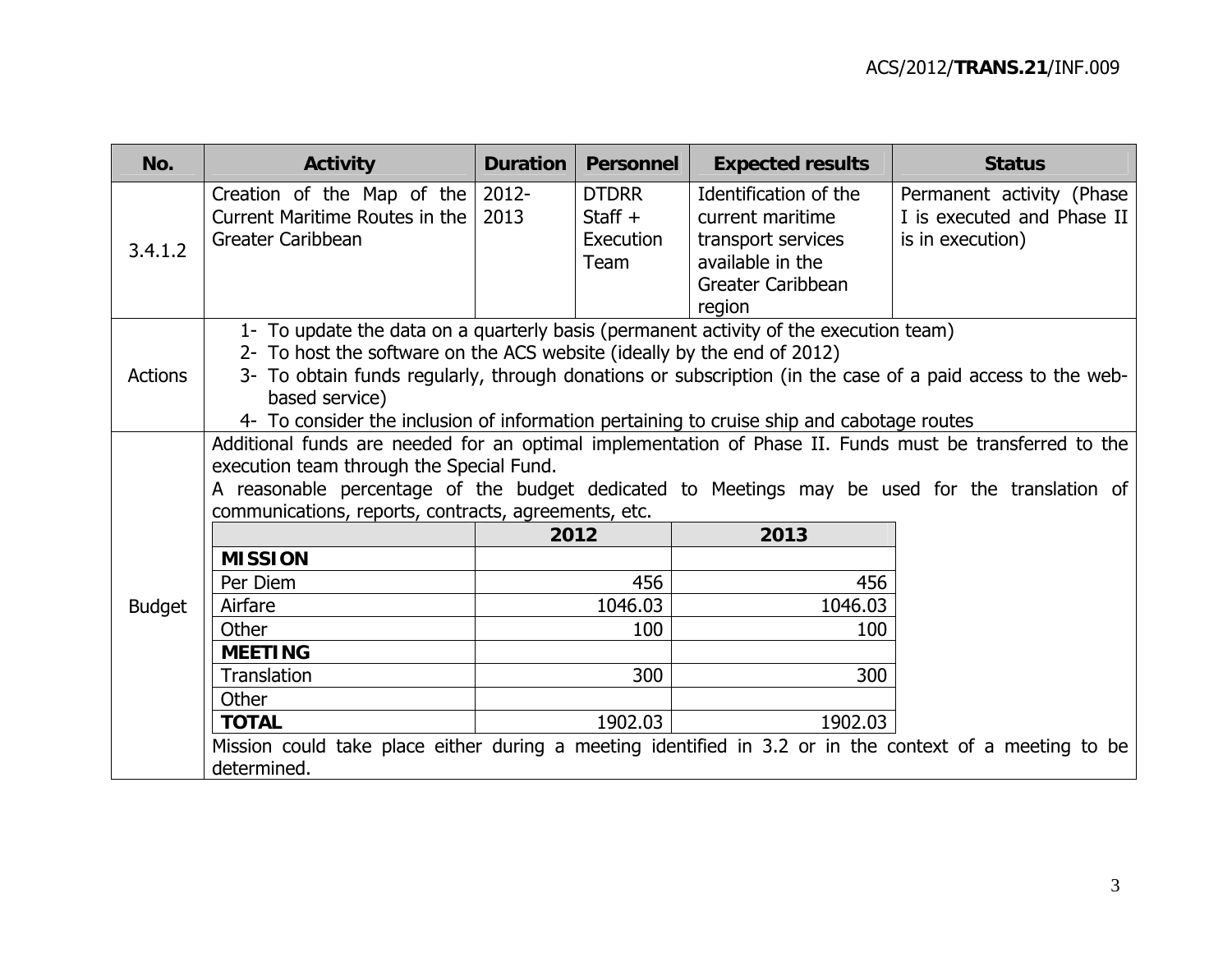| No.            | <b>Activity</b>                                                                                                                                                                                                                        | Duration      | Personnel                                                       | <b>Expected results</b>                                   |                      | <b>Status</b>                                                                 |
|----------------|----------------------------------------------------------------------------------------------------------------------------------------------------------------------------------------------------------------------------------------|---------------|-----------------------------------------------------------------|-----------------------------------------------------------|----------------------|-------------------------------------------------------------------------------|
| 3.4.1.3        | Pre-feasibility study to identify<br>business opportunities in the<br>transportation of passengers<br>for short distance between<br>cruise ships and air routes<br>between Central America, the<br>Greater Caribbean and vice<br>versa | 2012-<br>2013 | Time<br>needed for<br>the<br>company to<br>develop the<br>study | study in order<br>determine<br>feasibility of<br>project. | to  <br>the I<br>the | To make an economic   Approved by the Special<br>Committee on Transport<br>XX |
| <b>Actions</b> | 1- Receive project proposal as agreed at the twentieth meeting of the Special Committee.<br>2- Search for funds through international cooperation or any other resource.<br>3- Hiring company which will perform the study.            |               |                                                                 |                                                           |                      |                                                                               |
|                | Awaiting proposal.                                                                                                                                                                                                                     |               |                                                                 |                                                           |                      |                                                                               |
|                |                                                                                                                                                                                                                                        |               | 2012                                                            | 2013                                                      |                      |                                                                               |
|                | <b>MISSION</b>                                                                                                                                                                                                                         |               |                                                                 |                                                           |                      |                                                                               |
|                | Per Diem                                                                                                                                                                                                                               |               |                                                                 |                                                           |                      |                                                                               |
| <b>Budget</b>  | Airfare                                                                                                                                                                                                                                |               |                                                                 |                                                           |                      |                                                                               |
|                | Other                                                                                                                                                                                                                                  |               |                                                                 |                                                           |                      |                                                                               |
|                | <b>MEETING</b>                                                                                                                                                                                                                         |               |                                                                 |                                                           |                      |                                                                               |
|                | Translation                                                                                                                                                                                                                            |               | 60                                                              |                                                           | 60                   |                                                                               |
|                | Other                                                                                                                                                                                                                                  |               |                                                                 |                                                           |                      |                                                                               |
|                | <b>TOTAL</b>                                                                                                                                                                                                                           |               | 60                                                              |                                                           | 60                   |                                                                               |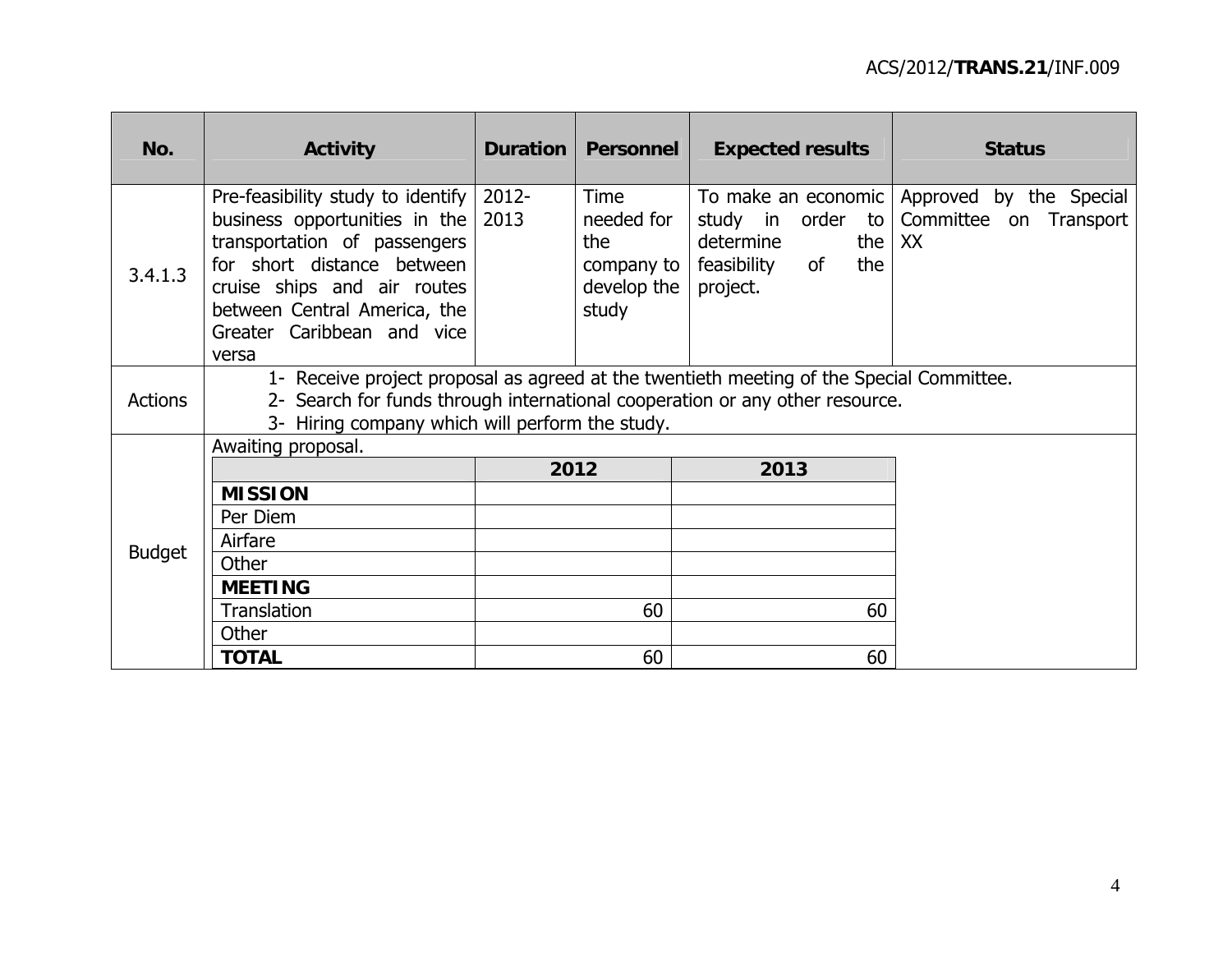| No.            | <b>Activity</b>                                                                                                                     | Duration         | <b>Personnel</b>      | <b>Expected results</b>                                                                                                                                                                           | <b>Status</b> |  |  |
|----------------|-------------------------------------------------------------------------------------------------------------------------------------|------------------|-----------------------|---------------------------------------------------------------------------------------------------------------------------------------------------------------------------------------------------|---------------|--|--|
| 3.4.1.4        | Creation of an e-newsletter                                                                                                         | $2012 -$<br>2013 | <b>DTRRD</b><br>staff | Maintain an updated<br>electronic edition and<br>a portfolio<br>have<br>recipients<br>covering<br>into<br>government<br>agencies,<br>and<br>companies in at least<br>the countries of the<br>AEC. | In study      |  |  |
| <b>Actions</b> | 1- Create the format of the Bulletin.<br>2- Collect the portfolio of potential recipients.<br>3- Insert it into the web of the ACS. |                  |                       |                                                                                                                                                                                                   |               |  |  |
|                | Main cost item of the budget dedicated to Official Missions.                                                                        |                  |                       |                                                                                                                                                                                                   |               |  |  |
|                |                                                                                                                                     | 2012             |                       |                                                                                                                                                                                                   |               |  |  |
|                | <b>MISSION</b>                                                                                                                      |                  |                       |                                                                                                                                                                                                   |               |  |  |
|                | Per Diem                                                                                                                            |                  |                       |                                                                                                                                                                                                   |               |  |  |
| <b>Budget</b>  | Airfare                                                                                                                             |                  |                       |                                                                                                                                                                                                   |               |  |  |
|                | Other                                                                                                                               |                  |                       |                                                                                                                                                                                                   |               |  |  |
|                | <b>MEETING</b>                                                                                                                      |                  |                       |                                                                                                                                                                                                   |               |  |  |
|                | Translation                                                                                                                         |                  | 60                    | 60                                                                                                                                                                                                |               |  |  |
|                | Other                                                                                                                               |                  |                       |                                                                                                                                                                                                   |               |  |  |
|                | <b>TOTAL</b>                                                                                                                        |                  | 60                    | 60                                                                                                                                                                                                |               |  |  |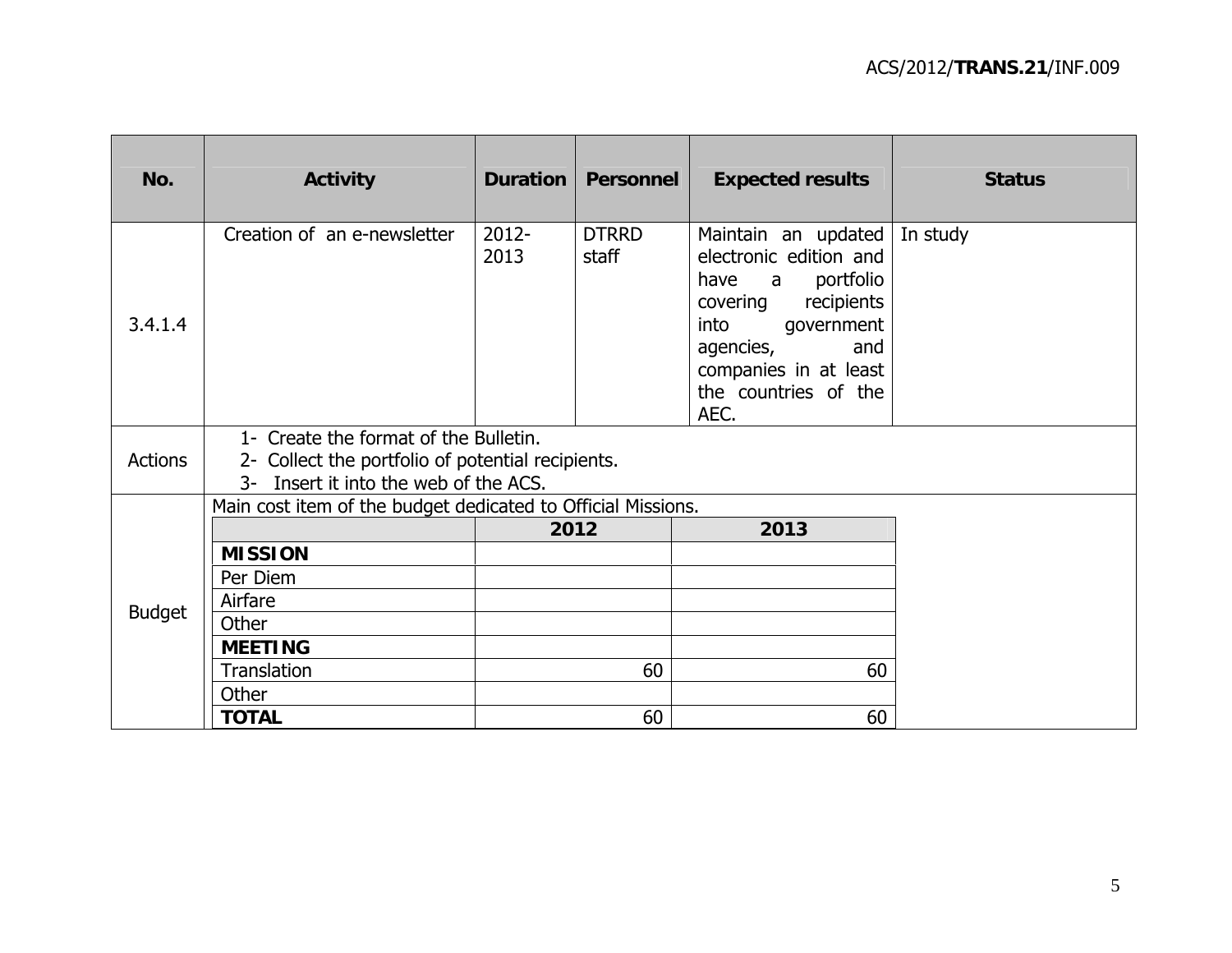| No.            | <b>Activity</b>                                                                                                                                                                                                                                                                                                                                                                         | Duration      | Personnel                                | <b>Expected results</b>                                                                                                                       | <b>Status</b> |  |
|----------------|-----------------------------------------------------------------------------------------------------------------------------------------------------------------------------------------------------------------------------------------------------------------------------------------------------------------------------------------------------------------------------------------|---------------|------------------------------------------|-----------------------------------------------------------------------------------------------------------------------------------------------|---------------|--|
|                |                                                                                                                                                                                                                                                                                                                                                                                         |               |                                          |                                                                                                                                               |               |  |
| 3.4.1.5        | Promote regional commercial<br>cooperation<br>the I<br>among<br>airlines whose<br>primary<br>headquarters are located in<br>the territory of the ACS<br>countries.                                                                                                                                                                                                                      | 2012-<br>2013 | <b>DTDRR</b><br>$Start + SCT$<br>$+$ OSG | To promote regional   Permanent activity.<br>commercial<br>cooperation through<br>the completion of<br>bilateral collaboration<br>agreements. |               |  |
| <b>Actions</b> | 1- To present the document to the CEO of regional Airlines "Base for creating a Commercial- Co-operation<br>Alliance among the Airlines of ACS Countries<br>2- To convene a regional forum to bring together CEOs of Caribbean airlines (if sponsorship or adequate<br>funds are obtained)<br>3- To monitor the conclusion of regional commercial alliances and evaluate their benefits |               |                                          |                                                                                                                                               |               |  |
|                | A reasonable percentage of the budget dedicated to Meetings may be used for the translation of<br>communications, reports, contracts, agreements, etc.<br>Eventually a reasonable percentage of the budget dedicated to Official Missions may also be used in the case<br>of a necessary mission to coordinate this activity.<br>2013<br>2012<br><b>MISSION</b>                         |               |                                          |                                                                                                                                               |               |  |
| <b>Budget</b>  | Per Diem<br>Airfare                                                                                                                                                                                                                                                                                                                                                                     |               |                                          |                                                                                                                                               |               |  |
|                | Other<br><b>MEETING</b>                                                                                                                                                                                                                                                                                                                                                                 |               |                                          |                                                                                                                                               |               |  |
|                | Translation<br>Other                                                                                                                                                                                                                                                                                                                                                                    |               | 60                                       | 60                                                                                                                                            |               |  |
|                | <b>TOTAL</b>                                                                                                                                                                                                                                                                                                                                                                            |               | 60                                       | 60                                                                                                                                            |               |  |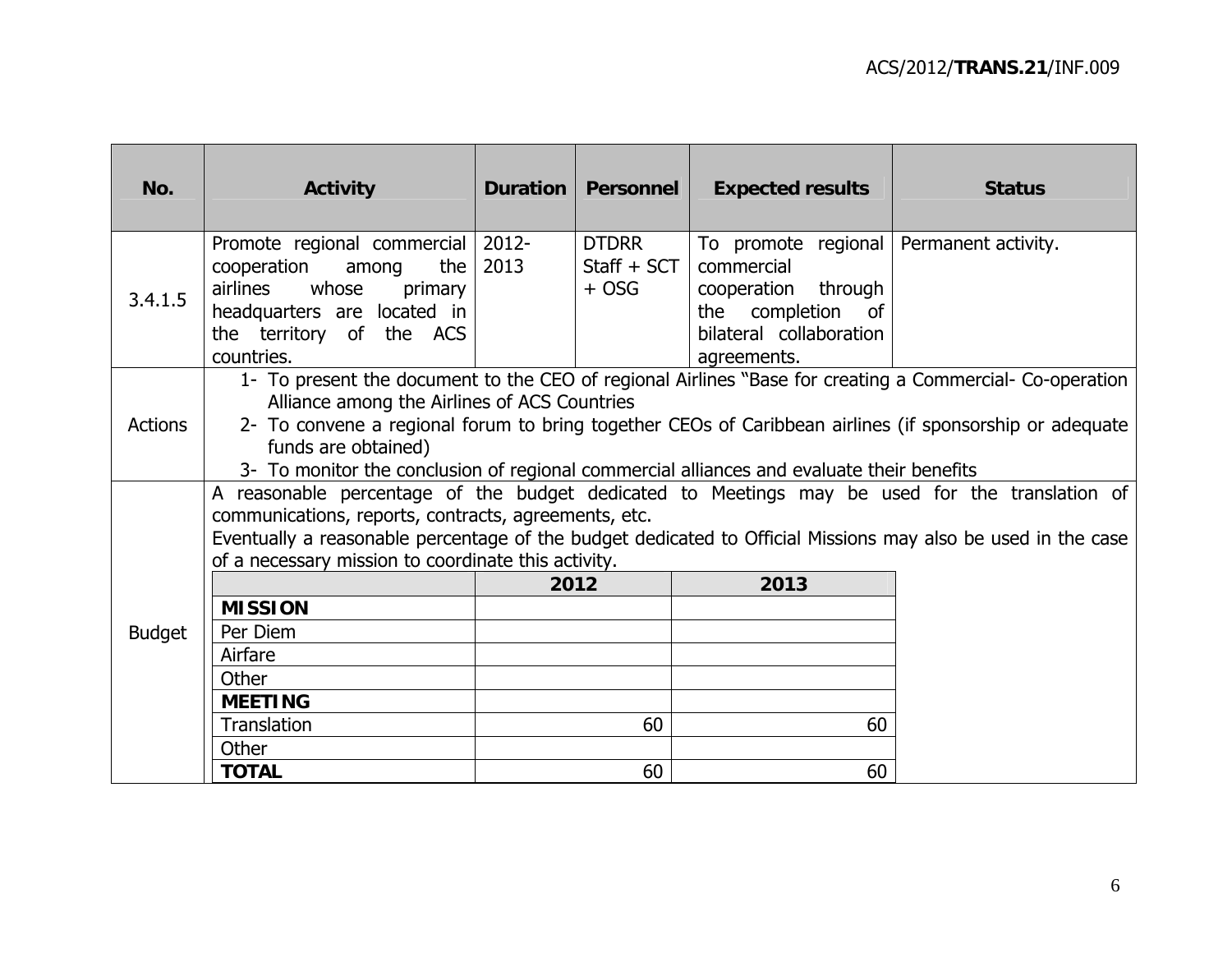| No.            | <b>Activity</b>                                                                                                                                                | <b>Duration</b>  | <b>Personnel</b>                            | <b>Expected results</b>                                                                                   | <b>Status</b>                                                                                         |  |
|----------------|----------------------------------------------------------------------------------------------------------------------------------------------------------------|------------------|---------------------------------------------|-----------------------------------------------------------------------------------------------------------|-------------------------------------------------------------------------------------------------------|--|
| 3.4.1.6        | <b>COCATRAM</b> development of<br>maritime trade in the Greater<br>Caribbean.                                                                                  | $2012 -$<br>2013 | <b>DTDRR</b><br>Staff+<br>Execution<br>Team | of<br>the<br>Increase<br>Competitiveness<br>of<br>the Greater Caribbean<br>regarding<br>Maritime<br>Trade | Initiative approved by the<br>Special<br>Committee<br><b>on</b><br>Transport XX, awaiting the<br>PCD. |  |
| <b>Actions</b> | 1- Submission of a Project Concept Document by Cuba.<br>2- Circulate the PCD to Members for approval.<br>3- Implementation of the project as stated in the PCD |                  |                                             |                                                                                                           |                                                                                                       |  |
|                | Awaiting proposal                                                                                                                                              |                  |                                             |                                                                                                           |                                                                                                       |  |
|                |                                                                                                                                                                | 2012             |                                             | 2013                                                                                                      |                                                                                                       |  |
|                | <b>MISSION</b>                                                                                                                                                 |                  |                                             |                                                                                                           |                                                                                                       |  |
|                | Per Diem                                                                                                                                                       |                  |                                             |                                                                                                           |                                                                                                       |  |
| <b>Budget</b>  | Airfare                                                                                                                                                        |                  |                                             |                                                                                                           |                                                                                                       |  |
|                | Other                                                                                                                                                          |                  |                                             |                                                                                                           |                                                                                                       |  |
|                | <b>MEETING</b>                                                                                                                                                 |                  |                                             |                                                                                                           |                                                                                                       |  |
|                | <b>Translation</b>                                                                                                                                             |                  | 60                                          | 60                                                                                                        |                                                                                                       |  |
|                | Other                                                                                                                                                          |                  |                                             |                                                                                                           |                                                                                                       |  |
|                | <b>TOTAL</b>                                                                                                                                                   |                  | 60                                          | 60                                                                                                        |                                                                                                       |  |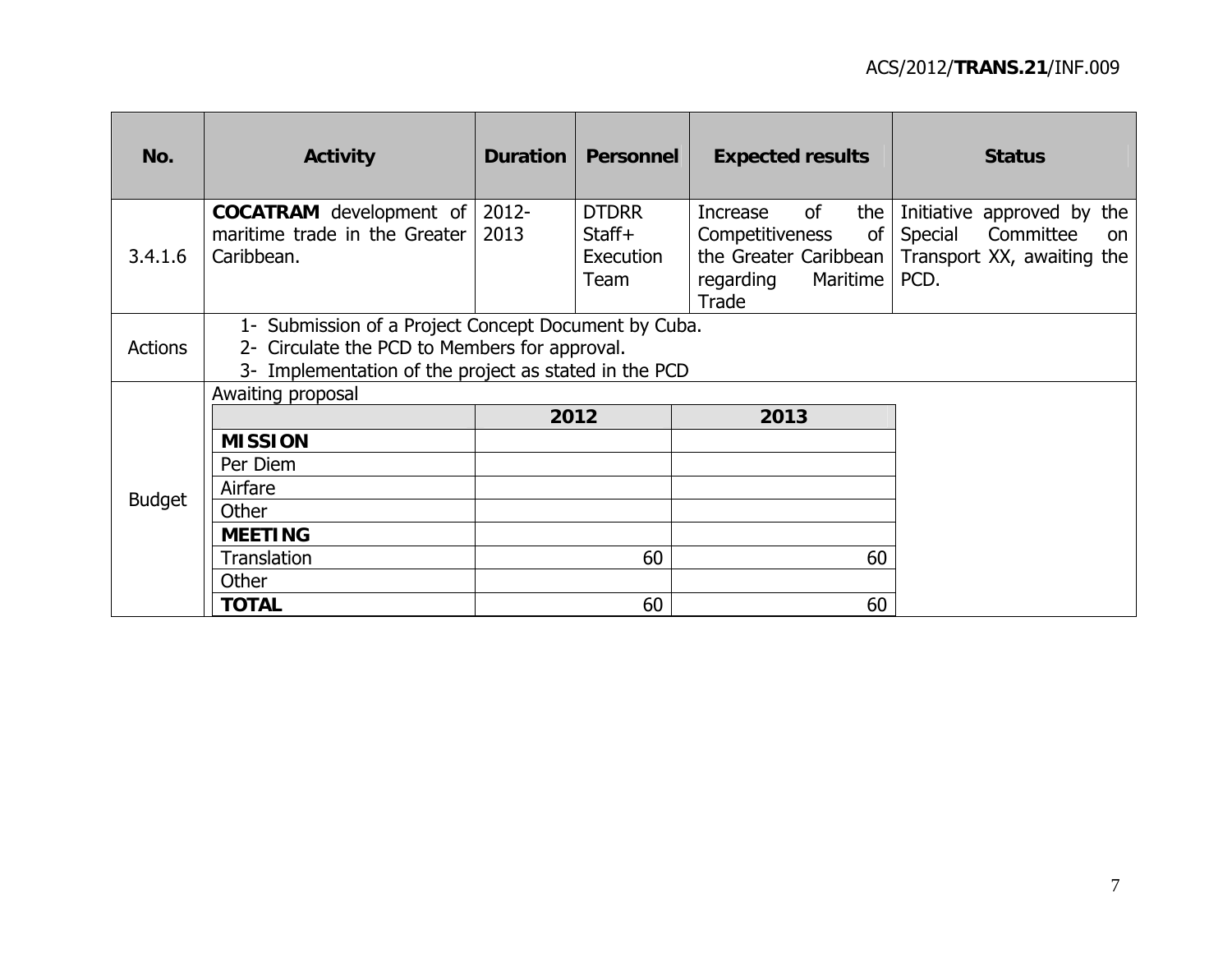| No.            | <b>Activity</b>                                                                                                                                                                                                                                                                                                               | Duration         | Personnel                                                  | <b>Expected results</b>                                                                    | <b>Status</b> |  |
|----------------|-------------------------------------------------------------------------------------------------------------------------------------------------------------------------------------------------------------------------------------------------------------------------------------------------------------------------------|------------------|------------------------------------------------------------|--------------------------------------------------------------------------------------------|---------------|--|
| 3.4.2.1        | Promote the Ratification of the<br>"Air Transport Agreement".                                                                                                                                                                                                                                                                 | $2012 -$<br>2013 | <b>DTDRR</b><br>Staff + $OLA$<br>$+$ OSG $+$<br><b>SCT</b> | Adoption of the Air   Permanent activity.<br>Transport Agreement<br>by Airlines companies. |               |  |
| <b>Actions</b> | 1- To continuously investigate on the CARICOM Multilateral Air Services Agreement in order to avoid<br>duplication of efforts.<br>2- To obtain status of signature of the agreement and circulate the information to ACS Members.<br>3- To communicate the Agreement to the regional airlines and encourage them to adopt it. |                  |                                                            |                                                                                            |               |  |
|                | A reasonable percentage of the budget dedicated to Meetings may be used for the translation of<br>communications, reports, contracts, agreements, etc.                                                                                                                                                                        |                  |                                                            |                                                                                            |               |  |
|                |                                                                                                                                                                                                                                                                                                                               | 2012             |                                                            | 2013                                                                                       |               |  |
|                | <b>MISSION</b>                                                                                                                                                                                                                                                                                                                |                  |                                                            |                                                                                            |               |  |
|                | Per Diem                                                                                                                                                                                                                                                                                                                      |                  |                                                            |                                                                                            |               |  |
| <b>Budget</b>  | Airfare                                                                                                                                                                                                                                                                                                                       |                  |                                                            |                                                                                            |               |  |
|                | Other                                                                                                                                                                                                                                                                                                                         |                  |                                                            |                                                                                            |               |  |
|                | <b>MEETING</b>                                                                                                                                                                                                                                                                                                                |                  |                                                            |                                                                                            |               |  |
|                | Translation                                                                                                                                                                                                                                                                                                                   |                  | 30                                                         | 30                                                                                         |               |  |
|                | Other                                                                                                                                                                                                                                                                                                                         |                  |                                                            |                                                                                            |               |  |
|                | <b>TOTAL</b>                                                                                                                                                                                                                                                                                                                  |                  | 30                                                         | 30                                                                                         |               |  |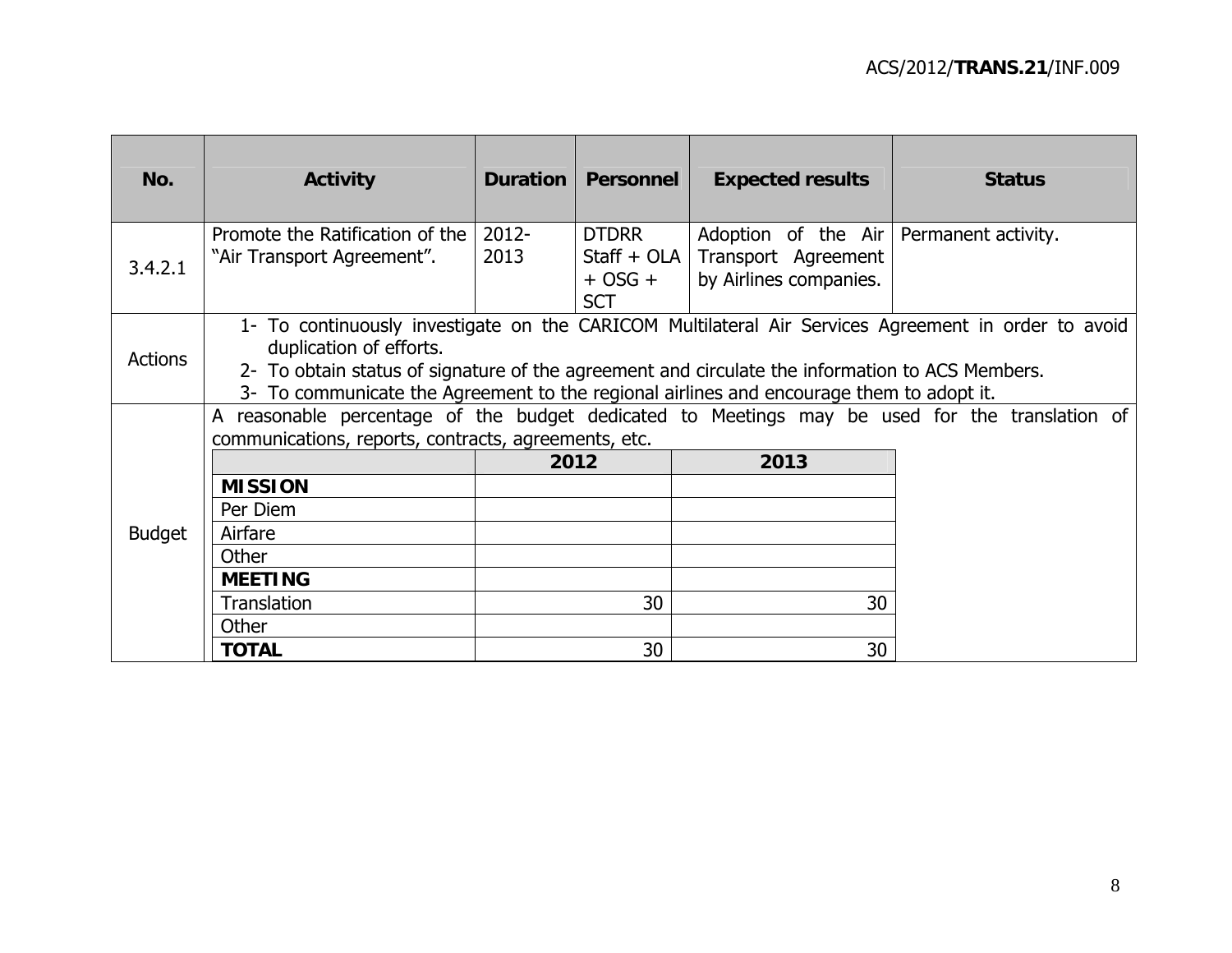| No.            | <b>Activity</b>                                                                                                                                                                                                                                                                                             | Duration   | Personnel                   | <b>Expected results</b>                                              | <b>Status</b>      |  |
|----------------|-------------------------------------------------------------------------------------------------------------------------------------------------------------------------------------------------------------------------------------------------------------------------------------------------------------|------------|-----------------------------|----------------------------------------------------------------------|--------------------|--|
| 3.4.2.2        | Create<br>strategy<br>a a<br>harmonise the regulations of $\vert$ 2013<br>ACS Member Countries on the<br>granting of operating permits.                                                                                                                                                                     | to   2012- | <b>DTDRR</b><br>Staff + SCT | Adoption of a<br>regional legal<br>framework on<br>operating permits | Permanent activity |  |
| <b>Actions</b> | 1. To encourage the adoption of the Ministerial Agreement Nº 06/08 "Guidelines for the Granting of<br>Operating Permits to Airlines for Scheduled and Non-scheduled Commercial Routes within and among<br>the Territories of the Member States of the Association of the Caribbean States or Third States." |            |                             |                                                                      |                    |  |
|                | A reasonable percentage of the budget dedicated to Meetings may be used for the translation of<br>communications, reports, contracts, agreements, etc.                                                                                                                                                      |            | 2012                        | 2013                                                                 |                    |  |
|                | <b>MISSION</b>                                                                                                                                                                                                                                                                                              |            |                             |                                                                      |                    |  |
|                | Per Diem                                                                                                                                                                                                                                                                                                    |            |                             |                                                                      |                    |  |
| <b>Budget</b>  | Airfare                                                                                                                                                                                                                                                                                                     |            |                             |                                                                      |                    |  |
|                | Other                                                                                                                                                                                                                                                                                                       |            |                             |                                                                      |                    |  |
|                | <b>MEETING</b>                                                                                                                                                                                                                                                                                              |            |                             |                                                                      |                    |  |
|                | <b>Translation</b><br>Other                                                                                                                                                                                                                                                                                 |            | 30                          | 30                                                                   |                    |  |
|                | <b>TOTAL</b>                                                                                                                                                                                                                                                                                                |            | 30                          | 30                                                                   |                    |  |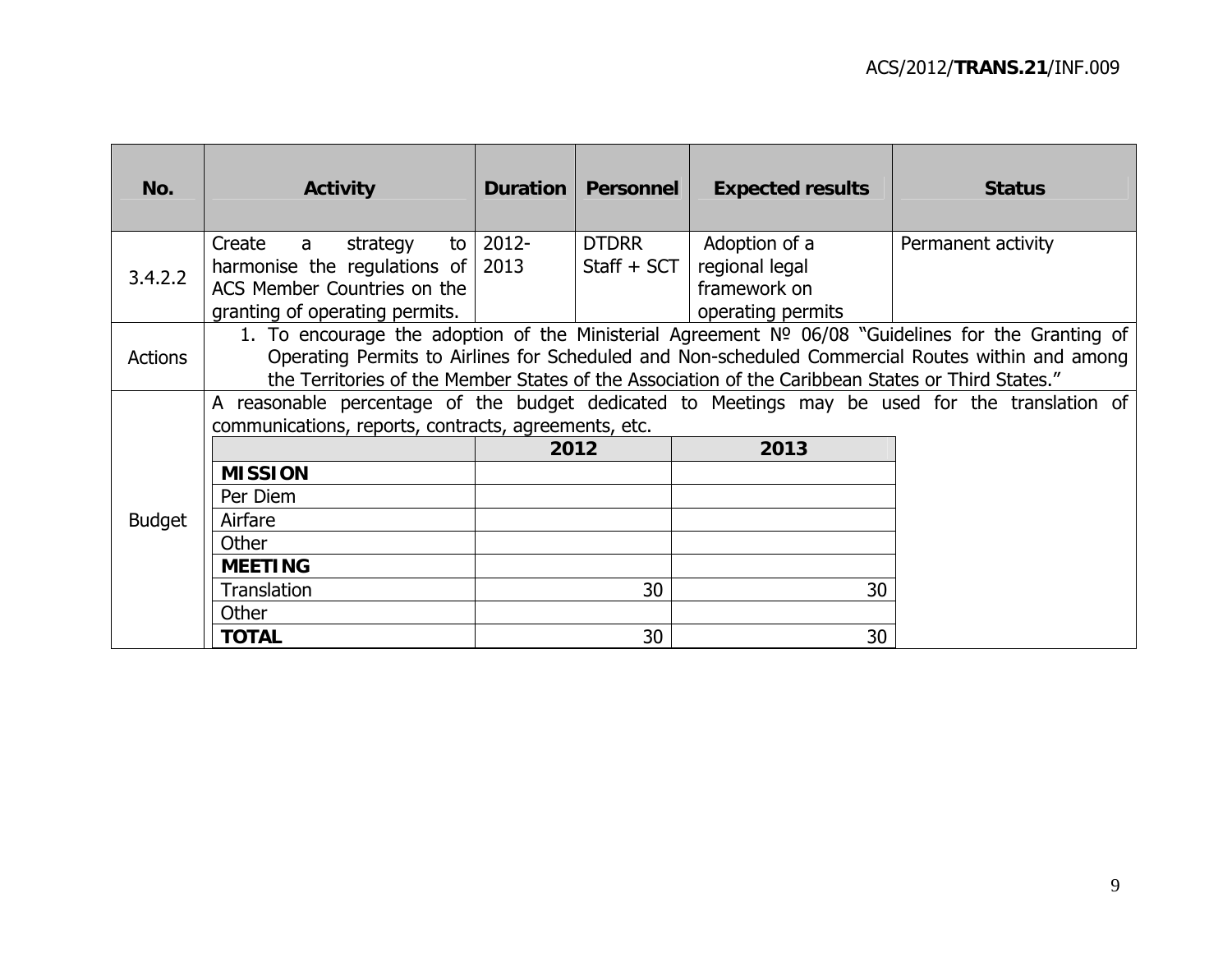| No.            | <b>Activity</b>                                                                                                                                                                                                                                                                                                                                                  | Duration         | Personnel                     | <b>Expected results</b>                                          | <b>Status</b>      |  |  |
|----------------|------------------------------------------------------------------------------------------------------------------------------------------------------------------------------------------------------------------------------------------------------------------------------------------------------------------------------------------------------------------|------------------|-------------------------------|------------------------------------------------------------------|--------------------|--|--|
| 3.4.2.3        | Total quality in air transport in<br><b>ACS Member Countries.</b>                                                                                                                                                                                                                                                                                                | $2012 -$<br>2013 | <b>DTDRR</b><br>$Start + SCT$ | Regional airlines and<br>airports a quality<br>management system | Permanent activity |  |  |
| <b>Actions</b> | 1. To promote the adoption of the Ministerial Agreement Nº 07/08 "Guidelines on the Compatibility of Air<br>and Airport Service Quality Indicators."<br>2. To encourage the development of quality management systems in air and airport services<br>To encourage the implementation of corporate social responsibility strategies among regional airlines<br>3. |                  |                               |                                                                  |                    |  |  |
|                | A reasonable percentage of the budget dedicated to Meetings may be used for the translation of<br>communications, reports, contracts, agreements, etc.<br>2012<br>2013                                                                                                                                                                                           |                  |                               |                                                                  |                    |  |  |
|                | <b>MISSION</b>                                                                                                                                                                                                                                                                                                                                                   |                  |                               |                                                                  |                    |  |  |
|                | Per Diem                                                                                                                                                                                                                                                                                                                                                         |                  |                               |                                                                  |                    |  |  |
| <b>Budget</b>  | Airfare                                                                                                                                                                                                                                                                                                                                                          |                  |                               |                                                                  |                    |  |  |
|                | Other<br><b>MEETING</b>                                                                                                                                                                                                                                                                                                                                          |                  |                               |                                                                  |                    |  |  |
|                | Translation                                                                                                                                                                                                                                                                                                                                                      |                  | 30                            | 30                                                               |                    |  |  |
|                | Other                                                                                                                                                                                                                                                                                                                                                            |                  |                               |                                                                  |                    |  |  |
|                | <b>TOTAL</b>                                                                                                                                                                                                                                                                                                                                                     |                  | 30                            | 30                                                               |                    |  |  |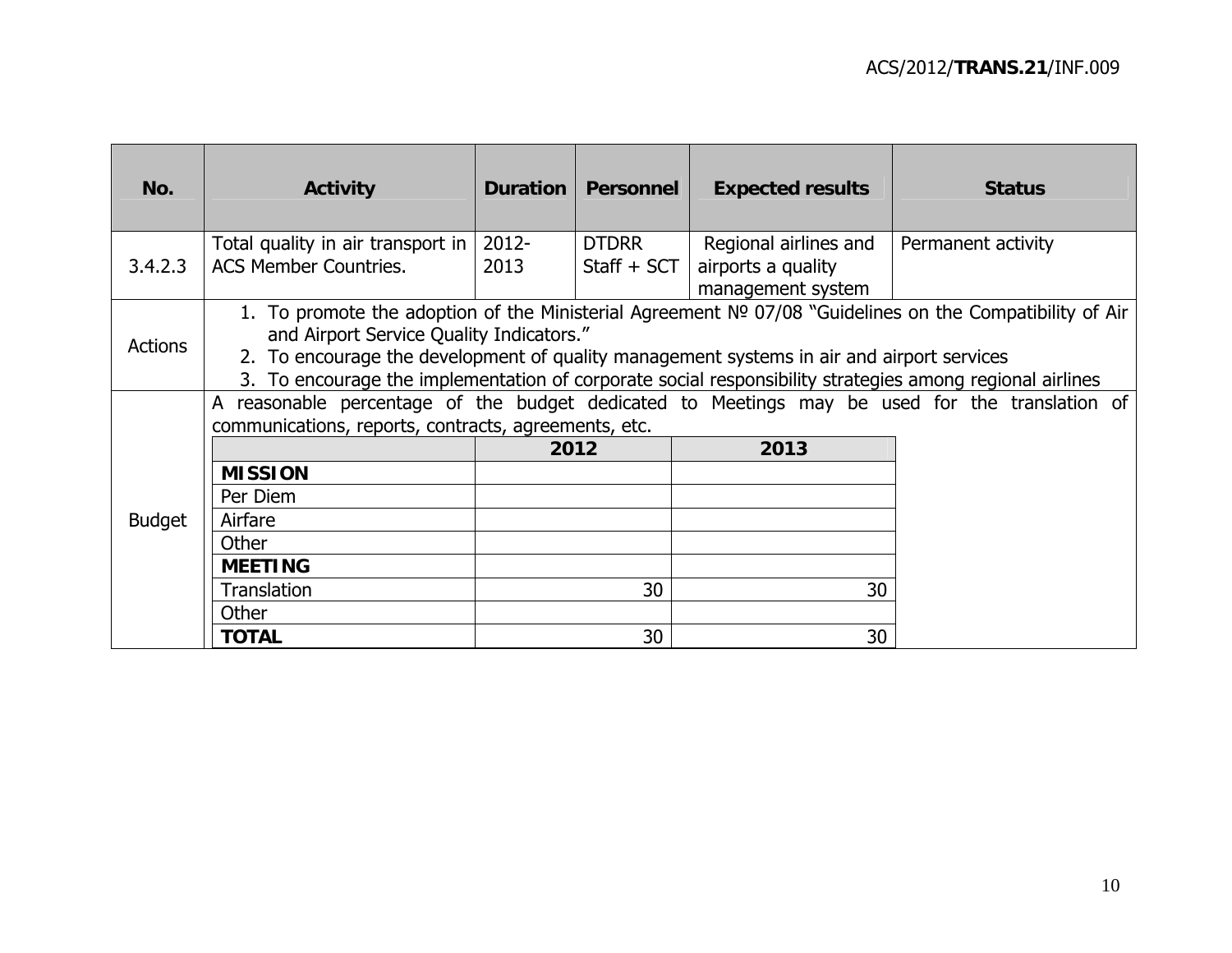| No.            | <b>Activity</b>                                                                                                                                                                                        | Duration                                  | <b>Personnel</b>                         | <b>Expected results</b>                                                                              | <b>Status</b>   |  |  |  |
|----------------|--------------------------------------------------------------------------------------------------------------------------------------------------------------------------------------------------------|-------------------------------------------|------------------------------------------|------------------------------------------------------------------------------------------------------|-----------------|--|--|--|
| 3.4.2.4        | Meeting<br>of<br>the<br><b>Special</b><br>Committee on Transport.                                                                                                                                      | 2 days in<br>2012 and<br>2days in<br>2013 | <b>DTDRR</b><br>Staff $+$<br>$CPO + SCT$ | <b>Ensure Members</b><br>ownership of ACS<br>projects and activities<br>in the field of<br>transport | Annual activity |  |  |  |
| <b>Actions</b> | 1- To be tentatively held at the ACS headquarters and in accordance with agreement 13/10 and the<br>decision of the Special Committee executive board                                                  |                                           |                                          |                                                                                                      |                 |  |  |  |
|                | Main cost item of the budget dedicated to Meetings.<br>In the case of the meeting being hold outside of Trinidad, a percentage of the budget dedicated to Official<br>Missions would also be required. |                                           |                                          |                                                                                                      |                 |  |  |  |
|                |                                                                                                                                                                                                        | 2012                                      |                                          | 2013                                                                                                 |                 |  |  |  |
|                | <b>MISSION</b>                                                                                                                                                                                         |                                           |                                          |                                                                                                      |                 |  |  |  |
|                | Per Diem                                                                                                                                                                                               |                                           | 1368                                     | 1368                                                                                                 |                 |  |  |  |
| <b>Budget</b>  | Airfare                                                                                                                                                                                                |                                           | 3138.10                                  | 3138.10                                                                                              |                 |  |  |  |
|                | Other                                                                                                                                                                                                  |                                           | 300                                      | 300                                                                                                  |                 |  |  |  |
|                | <b>MEETING</b>                                                                                                                                                                                         |                                           |                                          |                                                                                                      |                 |  |  |  |
|                | <b>Translation</b>                                                                                                                                                                                     |                                           | 2250                                     | 2250                                                                                                 |                 |  |  |  |
|                | Other                                                                                                                                                                                                  |                                           | 5000                                     | 5000                                                                                                 |                 |  |  |  |
|                | <b>TOTAL</b>                                                                                                                                                                                           |                                           | 12056.1                                  | 12056.1                                                                                              |                 |  |  |  |
|                | Mission could take place either during a meeting identified in 3.2 or in the context of a meeting to be<br>determined.                                                                                 |                                           |                                          |                                                                                                      |                 |  |  |  |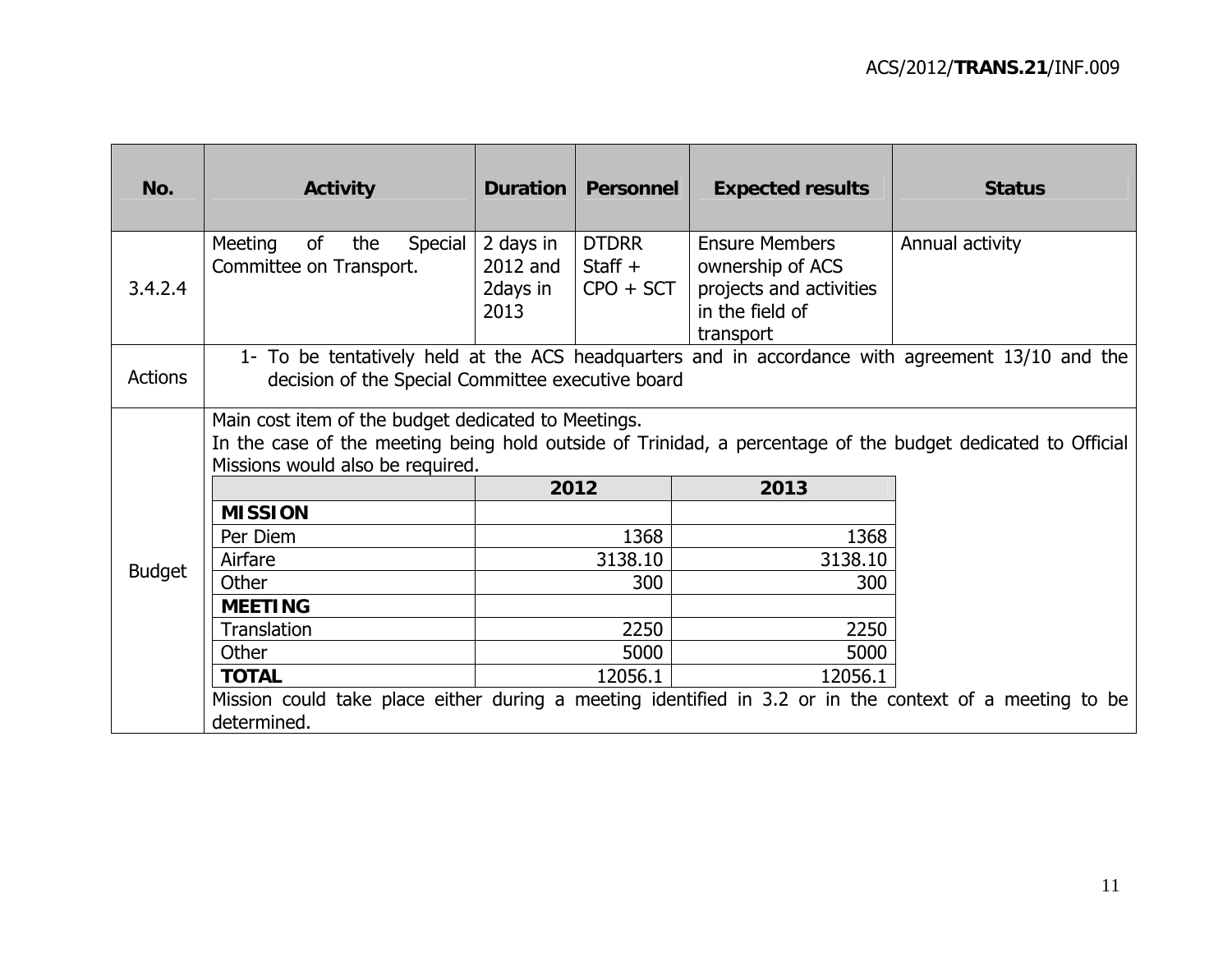| <b>Status</b>                                                                                                                                                                                                                                                   |  |  |  |  |  |
|-----------------------------------------------------------------------------------------------------------------------------------------------------------------------------------------------------------------------------------------------------------------|--|--|--|--|--|
| Permanent activity                                                                                                                                                                                                                                              |  |  |  |  |  |
| 1. To organize quarterly meetings to discuss initiatives and projects of common interest in order to<br>develop synergies<br><b>Actions</b><br>2. To take part in the Special Committee meetings of the other Directorates (when these are held in<br>Trinidad) |  |  |  |  |  |
| A reasonable percentage of the budget dedicated to Meetings may be used for the translation of                                                                                                                                                                  |  |  |  |  |  |
|                                                                                                                                                                                                                                                                 |  |  |  |  |  |
|                                                                                                                                                                                                                                                                 |  |  |  |  |  |
|                                                                                                                                                                                                                                                                 |  |  |  |  |  |
|                                                                                                                                                                                                                                                                 |  |  |  |  |  |
|                                                                                                                                                                                                                                                                 |  |  |  |  |  |
|                                                                                                                                                                                                                                                                 |  |  |  |  |  |
|                                                                                                                                                                                                                                                                 |  |  |  |  |  |
|                                                                                                                                                                                                                                                                 |  |  |  |  |  |
| Mission could take place either during a meeting identified in 3.2 or in the context of a meeting to be                                                                                                                                                         |  |  |  |  |  |
|                                                                                                                                                                                                                                                                 |  |  |  |  |  |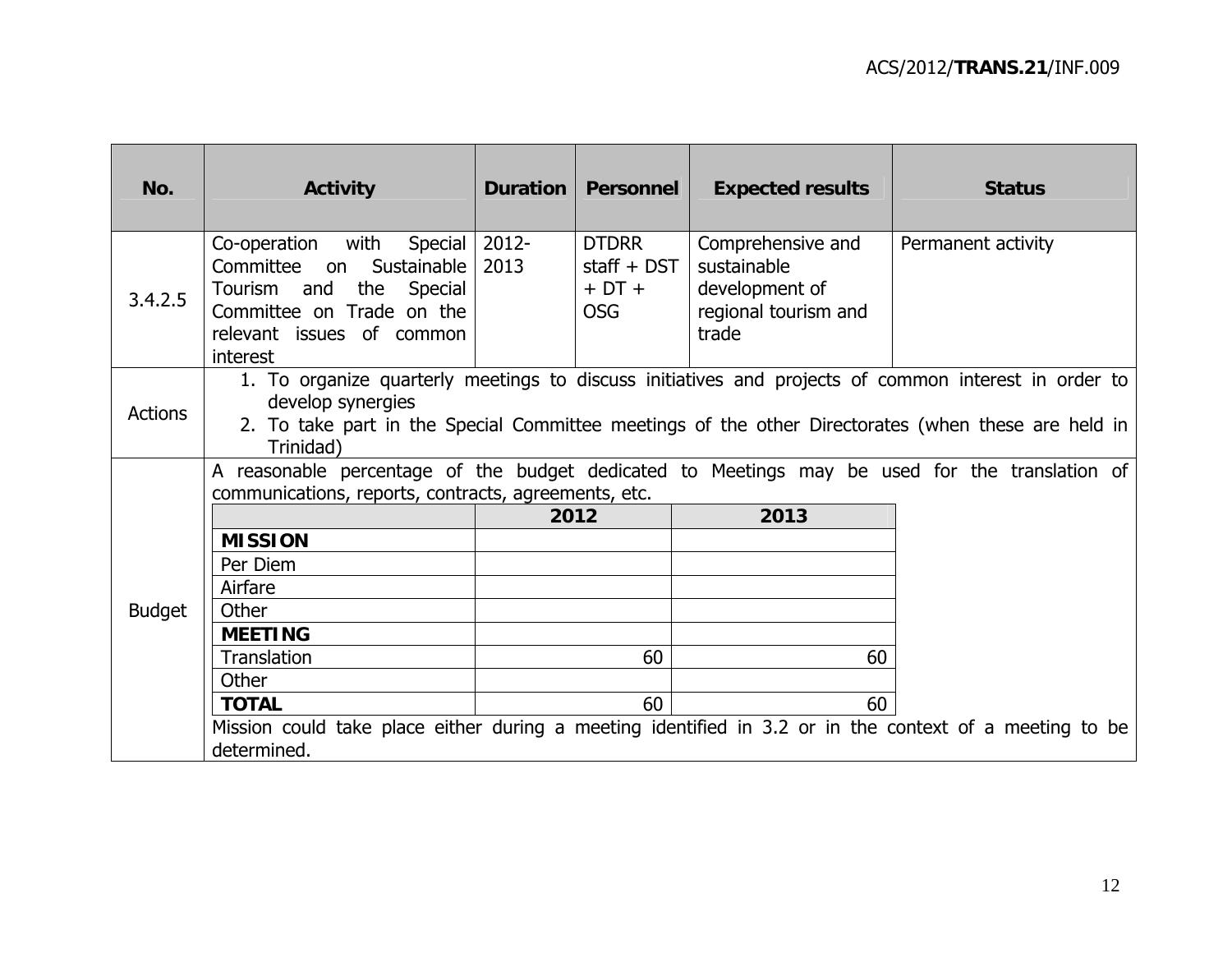| No.            | <b>Activity</b>                                                                                                                                                                                                                                                                                                                                                                                                                                                                     | <b>Duration</b> | <b>Personnel</b>            | <b>Expected results</b>                                                                                                                                                                                                                                  | <b>Status</b> |  |  |  |  |
|----------------|-------------------------------------------------------------------------------------------------------------------------------------------------------------------------------------------------------------------------------------------------------------------------------------------------------------------------------------------------------------------------------------------------------------------------------------------------------------------------------------|-----------------|-----------------------------|----------------------------------------------------------------------------------------------------------------------------------------------------------------------------------------------------------------------------------------------------------|---------------|--|--|--|--|
| 3.4.3.1        | Develop cooperation and joint<br>activities with regional and<br>organizations<br>international<br>involved in Transport.                                                                                                                                                                                                                                                                                                                                                           | 2012-<br>2013   | DTDRR Staff +<br><b>SCT</b> | Strengthening of Permanent activity<br>inter-institutional<br>relations<br>and<br>consolidation<br>of<br>the projects of the<br>ACS through the<br>development<br>of<br>joint activities, the<br>exchange<br><b>of</b><br>experts, training,<br>seminars |               |  |  |  |  |
| <b>Actions</b> | 1- Exchange Inter-institutional Technical Co-operation with the International Maritime Organisation (IMO)<br>- ACS.<br>2- Develop activities within the Framework Co-operation Agreement signed between the ACS and<br>COCATRAM.<br>3- Request and distribute scholarships available for the ACS from the Caribbean Maritime University<br>(CMU), CSA, Trainmar and Caribbean Institute of Jamaica.<br>4- Develop cooperation with other relevant regional and international bodies |                 |                             |                                                                                                                                                                                                                                                          |               |  |  |  |  |
|                | A reasonable percentage of the budget dedicated to Meetings may be used for the translation of<br>communications, reports, contracts, agreements, etc.                                                                                                                                                                                                                                                                                                                              |                 |                             |                                                                                                                                                                                                                                                          |               |  |  |  |  |
| <b>Budget</b>  |                                                                                                                                                                                                                                                                                                                                                                                                                                                                                     | 2012            |                             | 2013                                                                                                                                                                                                                                                     |               |  |  |  |  |
|                | <b>MISSION</b>                                                                                                                                                                                                                                                                                                                                                                                                                                                                      |                 |                             |                                                                                                                                                                                                                                                          |               |  |  |  |  |
|                | Per Diem                                                                                                                                                                                                                                                                                                                                                                                                                                                                            |                 |                             |                                                                                                                                                                                                                                                          |               |  |  |  |  |
|                | Airfare                                                                                                                                                                                                                                                                                                                                                                                                                                                                             |                 |                             |                                                                                                                                                                                                                                                          |               |  |  |  |  |
|                | Other                                                                                                                                                                                                                                                                                                                                                                                                                                                                               |                 |                             |                                                                                                                                                                                                                                                          |               |  |  |  |  |
|                | <b>MEETING</b><br>Translation                                                                                                                                                                                                                                                                                                                                                                                                                                                       |                 |                             |                                                                                                                                                                                                                                                          |               |  |  |  |  |
|                | Other                                                                                                                                                                                                                                                                                                                                                                                                                                                                               |                 |                             |                                                                                                                                                                                                                                                          |               |  |  |  |  |
|                | <b>TOTAL</b>                                                                                                                                                                                                                                                                                                                                                                                                                                                                        |                 |                             |                                                                                                                                                                                                                                                          |               |  |  |  |  |